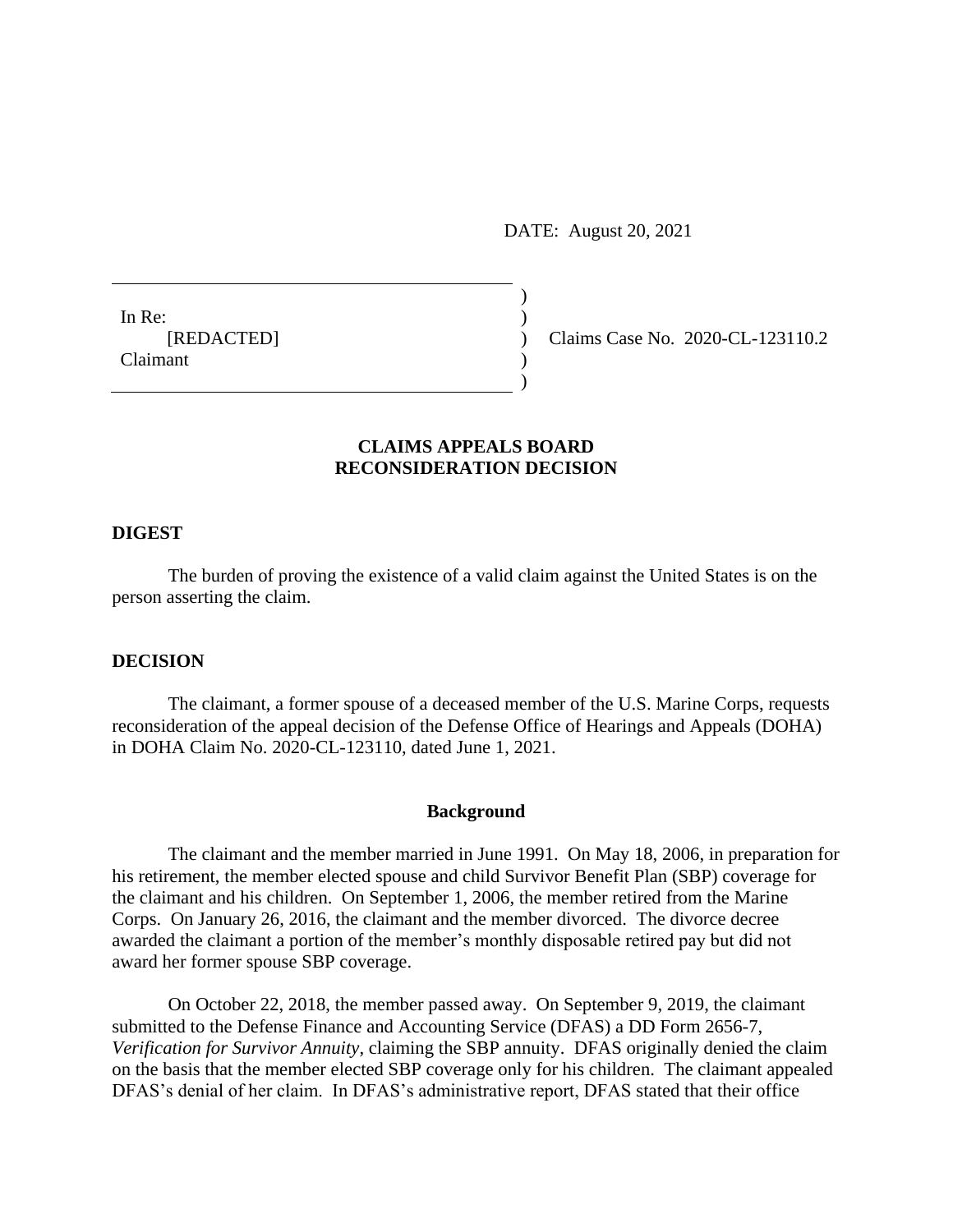erred in their original denial. DFAS found that the member had elected both spouse and child SBP coverage at his retirement. However, DFAS explained that spouse SBP coverage ended with the divorce. DFAS further explained that the divorce decree did not require the member to provide former spouse SBP coverage for the claimant and the member did not voluntarily elect her as his former spouse SBP beneficiary within one year of the divorce.

In the claimant's rebuttal of DFAS's administrative report, she stated that she did submit a timely deemed election. She originally sent it to DFAS in April 2016. In the DOHA appeal decision, the adjudicator upheld DFAS's denial of the SBP claim, finding no evidence that the member elected former spouse SBP within one year of their divorce. She further explained that the claimant did not have the statutory right to request a former spouse deemed election because the divorce decree did not require the member to continue coverage for her after their divorce.

In her reconsideration request, the claimant states that the member died in October 2018 leaving her as his SBP beneficiary. She states that she has provided more than enough information reflecting that she is the member's SBP beneficiary. She attaches the member's final will and testament awarding her all his worldly goods and his military benefits. She states that she spent 25 years as the member's military spouse. She states that their family endured two wartime deployments during his service. She states that the member continued to pay SBP premiums for her coverage, and intended that she and her now adult children be able to have financial security once he passed away.

### **Discussion**

Claims against the government may be allowed only for expenses authorized by statute or regulation. *See* DOHA Claims Case No. 2019-CL-022202.2 (August 27, 2019).

The SBP, 10 U.S.C. §§ 1447-1455, is an income maintenance program for survivors of deceased members of the uniformed services. Spousal coverage ends upon divorce. If a member divorces and wishes to provide SBP coverage for a former spouse, the member must notify DFAS in writing of the divorce and the member's intention to provide coverage for the former spouse, even if the former spouse was the spouse beneficiary immediately prior to the divorce. Former spouse coverage must be established within one year from the date of the divorce. *See*  10 U.S.C. §1448(b)(3)(A)(iii). In addition, a member may be required under the terms of a divorce decree to provide SBP coverage to the former spouse. If the member fails to do so, the former spouse has one year from the date of the divorce to request a deemed election. *See* 10 U.S.C. § 1450(f)(3).

In this case, the claimant was covered under the SBP as the member's spouse beneficiary from the time he became eligible to receive retired pay in 2006 until such coverage ended with their divorce in January 2016 even though spouse SBP premiums continued to be withheld in error. The claimant was not awarded former spouse SBP coverage in the divorce decree. Therefore, she had no statutory right to request a deemed election. Further, although the member may have intended that his former spouse be covered under the SBP, he failed to establish former spouse SBP coverage within one year of their divorce. Therefore, DFAS properly denied